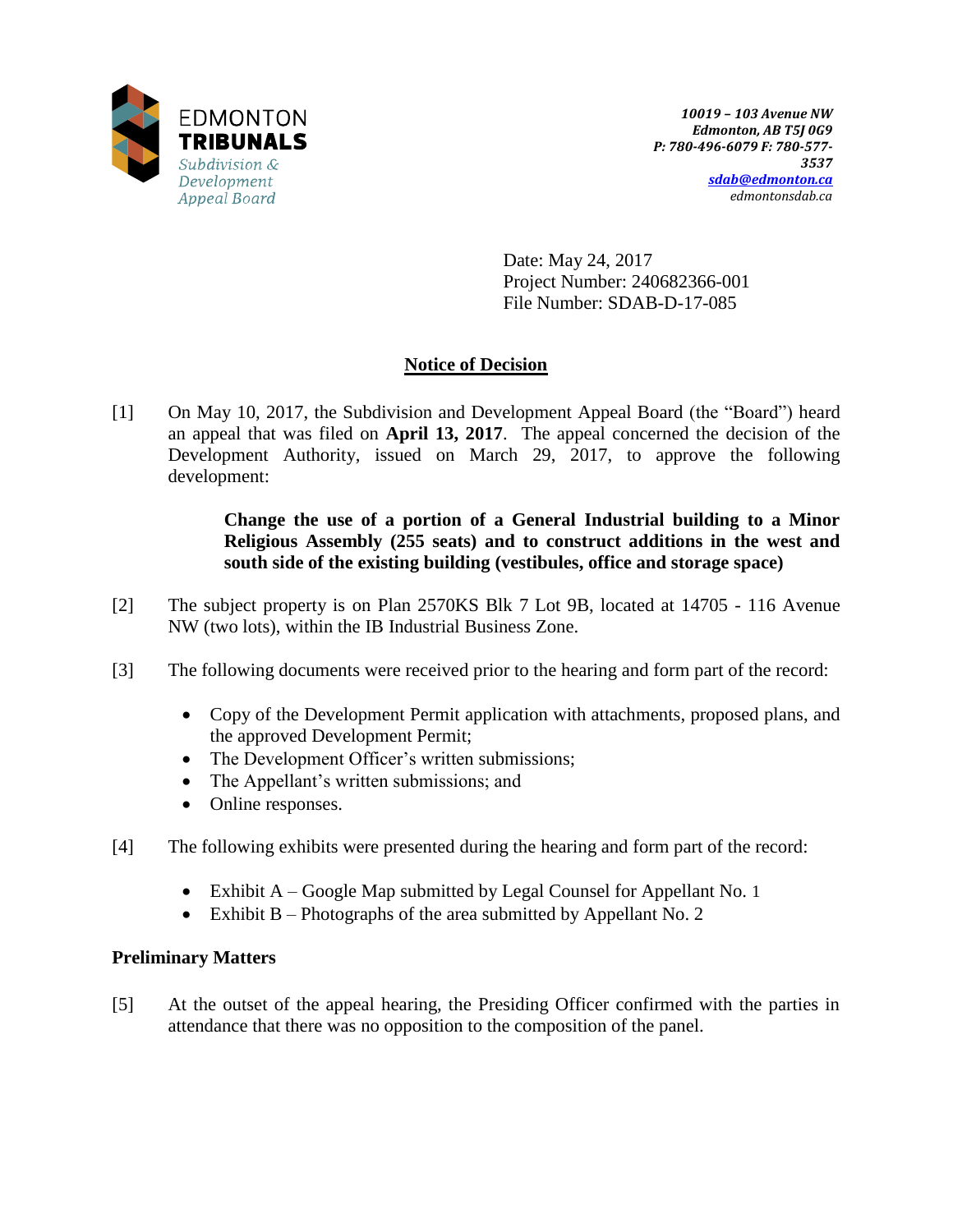- [6] The Presiding Officer outlined how the hearing would be conducted, including the order of appearance of parties, and no opposition was noted.
- [7] The appeal was filed on time, in accordance with Section 686 of the *Municipal Government Act*, R.S.A 2000, c. M-26 (the "*Municipal Government Act*").

#### **Summary of Hearing**

- *i) Position of Mr. Chmelyk, Legal Counsel for Appellant No. 1, Amity Pro Ltd.*
- [8] Mr. Chmelyk referenced his submission and the reasons for the appeal.
- [9] He provided the Board with and referenced a Google earth photograph showing the subject Site, the location of the Appellant's property, and the parking area (marked "Exhibit A").
- [10] City Council rezoned the subject property to IB Industrial Business Zone. The rest of the neighbourhood has been Medium Industrial for a long time.
- [11] The Appellant uses the property for industrial manufacturing and fabrication for pipe insulation that creates hydrogen sulphide  $(H_2S)$  gas which could be a health concern if released at higher concentrations. At lower concentrations, the gas creates a "rotten egg" smell which could be considered a nuisance.
- [12] There is no  $H_2S$  being emitted at this time as there is no production until the economy picks up again. They are currently operating from another facility. The building is being used to store their material and equipment.
- [13] The exhaust air outlet for their facility is close to the air intake of the subject property which could have an impact on the subject Site.
- [14] The Board needs to consider whether this Use is appropriate given the Discretionary nature and considering the surrounding Uses are Medium Industrial and will have an impact on the health and well-being of individuals.
- [15] The parking calculation was based on the previous regulations of the *Edmonton Zoning Bylaw* of 1 parking space for 4 seats. That regulation was changed to 1 parking space for 33 square metres. The subject Site will have a reduction in the minimum parking spaces requirements.
- [16] In his opinion, the Religious Assembly will have three classrooms upstairs with a potential of 255 people with 60 parking spaces available, which will not be sufficient.
- [17] There is no transit on 116 Avenue with the closest transit stop on 149 Street which is serving an industrial area with service only during the day and not on evenings or weekends.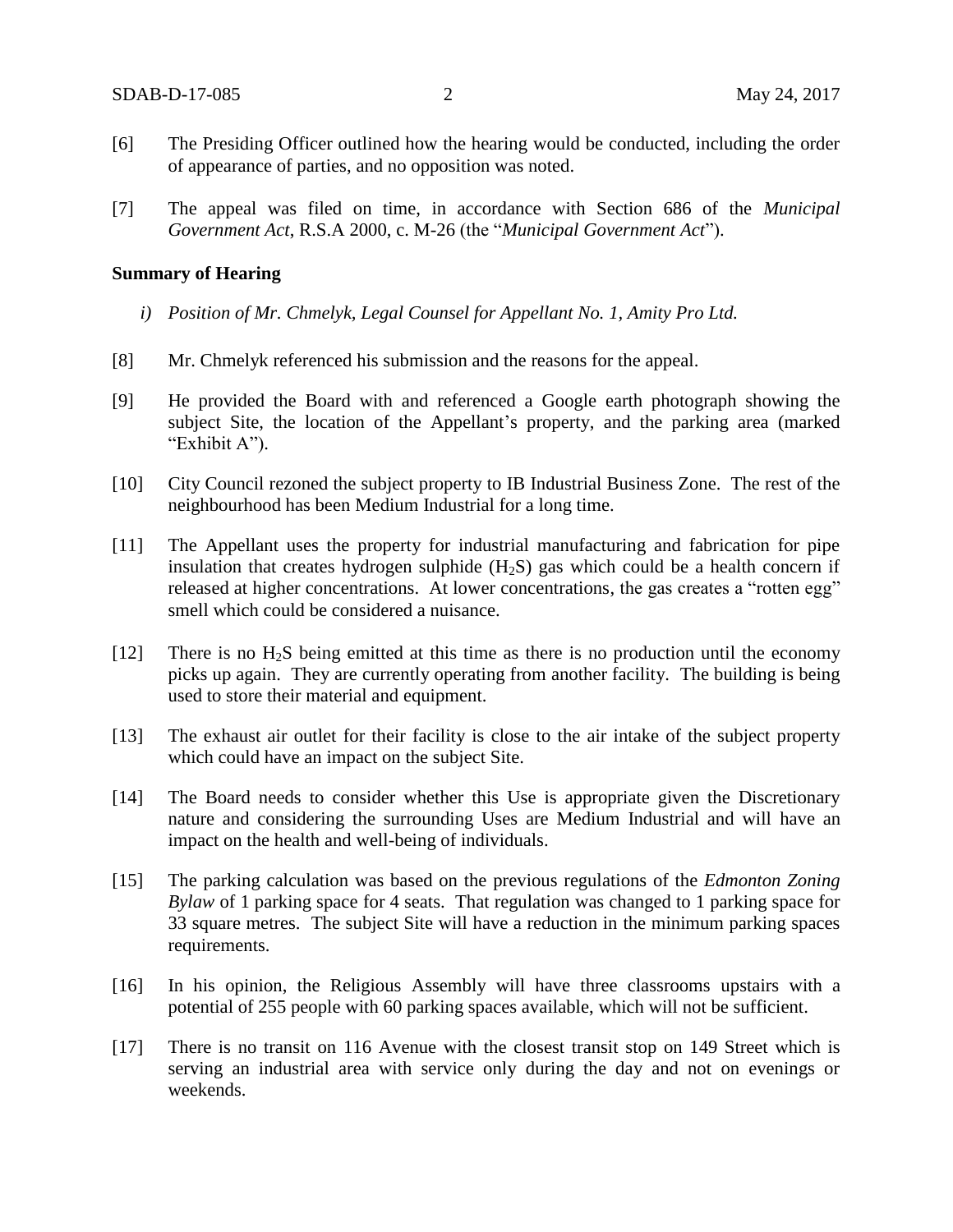- [18] There are large trucks entering and exiting the property which will create issues with people parking on the street and walking to the subject Site.
- [19] The Development Permit application was for the whole building for the Religious Assembly. However, the front half of the building is being used by NAIT for classrooms for a roofing course. NAIT has a four year lease in this building.
- [20] They are changing the use on the front portion of the building with something that does not include the use that is going to continue there. They are not aware of what the approved use of that part of the building is to calculate the parking.
- [21] There is an active railroad along the back of the property with trains moving railroad cars and the potential of oil tankers and cars with hazardous materials could be parked for a long period of time. The Religious Assembly is not far from the railroad which could be a risk and hazard for the subject Site.
- [22] Since this is a Medium Industrial area some of the properties have guard dogs, security issues, extended hours of operation, and other potential nuisances that can arise and impact the proposed development.
- [23] Although City Council rezoned the subject Site, the proposed development is a Discretionary Use that can be applied to the development to make sure it is compatible with the neighbouring uses.
- [24] They would like the concerns to be addressed and if the Board approves the proposed development they would like to see additional conditions added to the approval. Some of the conditions would be the hours and days of operation, ways to mitigate potential gases being emitted, and meeting the required parking, will help mitigate their concerns.
- [25] There is the potential for the Religious Assembly to have church functions, private functions, and classes operating every day of the week.
- [26] The Board asked Mr. Chmelyk to comment on the difference between the duty of care owed to the parishioners and NAIT students. He stated that his client's property is Medium Industrial allows for hazards to escape a building and property. That is different from light industrial or IB Industrial Business Zone where hazards are expected to be contained inside a building. If there are Industrial businesses next to each other, there can be similar hazards between those businesses. However, a Religious Assembly has people and children accessing the building. The duty and responsibility did not change in the past 25 years they have been in operation but the property next door has changed so the impact has changed. He agreed that the NAIT students may be wearing protective gear during their classes but he could not confirm that.
- [27] This is more of a nuisance issue with a potential smell impacting the Religious Assembly.
- [28] Their concerns were brought before City Council during the re-zoning process.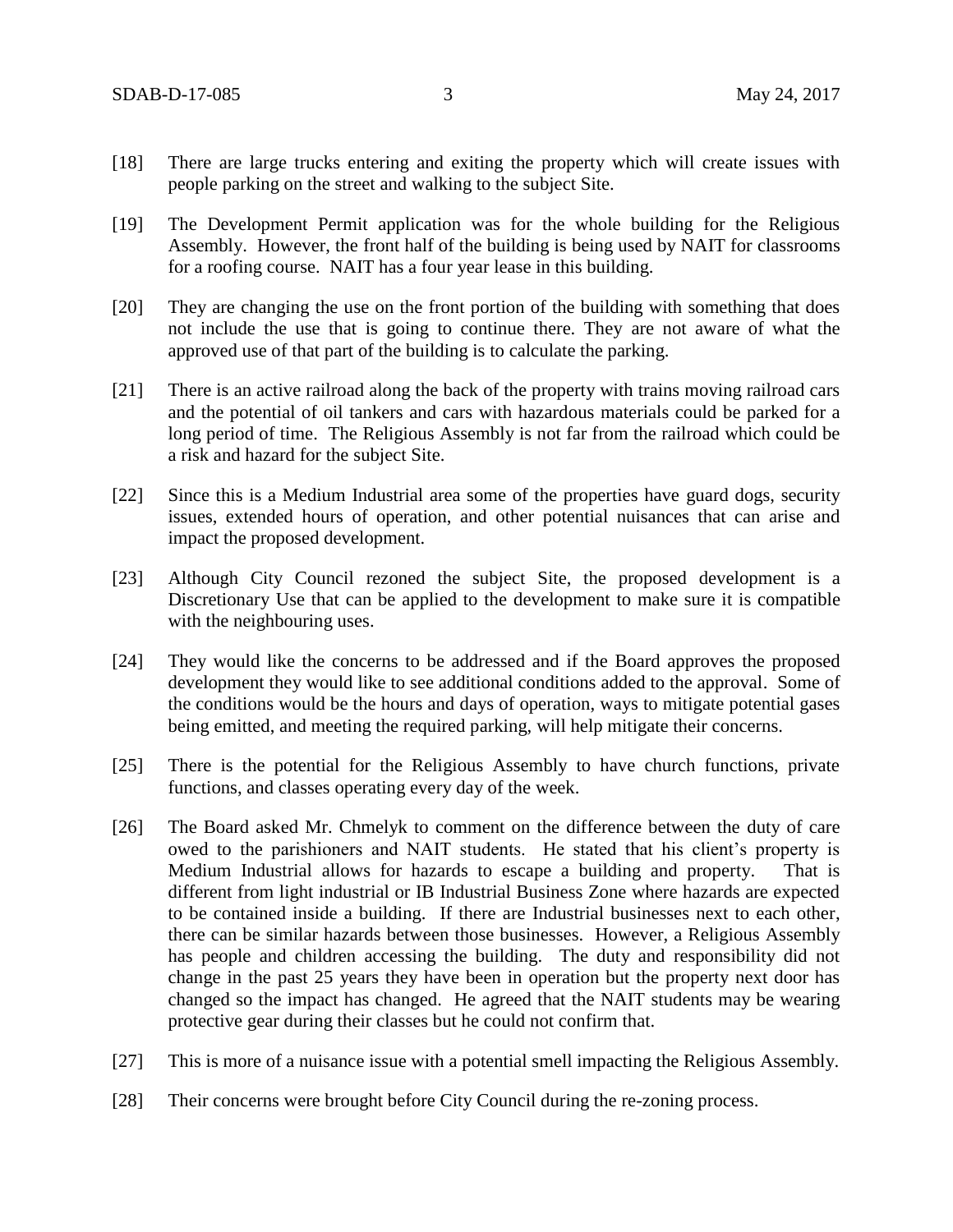- [29] His client's business has a sign for parking but the sign is not currently installed. There is a separate entrance accessing their property and there is a concern that parishioners will use that parking if it is not assigned to their business.
- [30] His client's business operates seven days a week, twenty four hours a day when they are in production.
- [31] The Board asked what mitigation is used to protect their own employees. The product is an asphalt based product used to bond insulation. When it is cut and moved,  $H_2S$  gas is released. The concentration is minimal as it is the amount contained in each cell.  $H_2S$  is not stored on site or used in large quantities. The gas being released may cause eye irritation but there is not enough concentration to make an individual sick. The concentration is not life threatening, but more of a nuisance than a hazard.
- [32] He confirmed that his client's building is adjacent to the subject Site and has been in operation for several years. The only employees of the business are those who load containers on trucks. The front portion of the building is rented out to a Staffing Agency that is open 9:00 a.m. to 5:00 p.m. and is used for office administration only.
- [33] The building is used to store equipment and finished materials and ready when production increases. They moved to a larger facility ten years ago but kept his location for when they get busier.
- [34] They are not currently manufacturing so there is no odour that will affect the Staffing Agency.
- [35] The odour will last as long as production is taking place. There is a special make up air unit that allows fresh air into the building through the ceiling and helps remove the gas out of the warehouse.
- [36] There is a portion of a chain link fence that separates the railroad from the subject Site. The train runs every day but they could not confirm what is loaded on the rail cars.
- [37] With regard to parking, 1 parking space is required for 4 seats; therefore they are required to have 56 parking spaces. Based on the 255 seats, they are now required to have 51 parking spaces. The Development Permit was for the entire building to be used as the Religious Assembly but the front part of the building is used by NAIT, which is a different use. In his opinion, the parking calculation is not correct.
- [38] There are no sidewalks along 116 Avenue for people to walk on to the subject Site.
	- *ii) Position of Appellant No. 2, Mr. McGrandle, representing R. W. Gibson Holdings Ltd.*
- [39] He is speaking on behalf of himself and several businesses in the area. He is the landlord for the adjacent property as well as R. W. Gibson personally owns the property and has tenants in the area that have been operating business since 1975.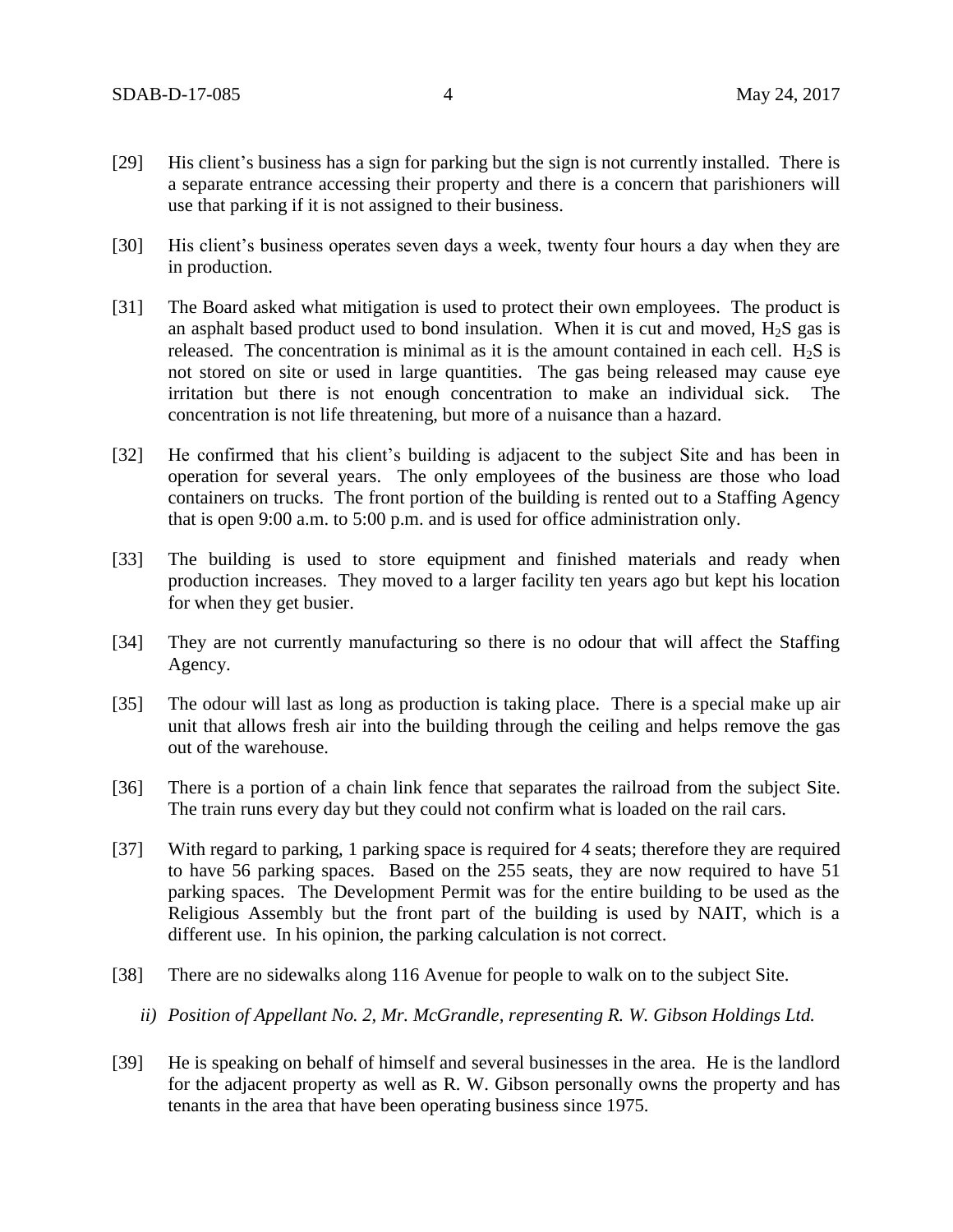- [40] He is concerned with this Development Permit and the operation of the businesses so the tenants are not interrupted.
- [41] They would like to maintain the relationship with the proposed development but have some safety concerns.
- [42] Within the Medium Industrial Zone, the operations are not just warehousing, they include manufacturing, processes and a heavy duty truck shop. Their main concerns are safety and parking.
- [43] The parking is congested and there is high traffic, and this Development Permit would bring even more traffic.
- [44] He referred to the aerial photograph showing their business and the subject Site.
- [45] Large trucks accessing the property have a small turning radius and there are traffic delays on 116 Avenue with vehicles trying to get into to the warehouse bays.
- [46] He believes NAIT has a three and a half year lease in the subject Site.
- [47] He agreed that there is not enough parking for the 255 seat Religious Assembly which will be an issue. There is limited public transportation in the area.
- [48] There are security guards that direct traffic regularly and they have seen vehicles that access from the street to their lot.
- [49] He referred to the aerial photograph showing parking that is close to their parking lot. He stated that there is a chain link fence around their property where the dogs are kept and able to roam their property and are visible to the public.
- [50] He referred to an aerial photograph showing the corner of the subject property that is not fenced and close to the railroad and the parking area, which is a concern.
- [51] He referred to a photograph showing two locomotives that were parked on the railroad in the morning. There can be from 3 to 4 trains that go through the area in a given day. He could not confirm but believes the rail cars are loaded with lumber.
- [52] He reiterated that he has the same concerns as indicated by Appellant No. 1.
- [53] In his opinion, the Discretionary Use is up for the Board to determine today.
- [54] The parking, imposing restrictions on the operating hours, and the Use for the subject Site, would address some concerns.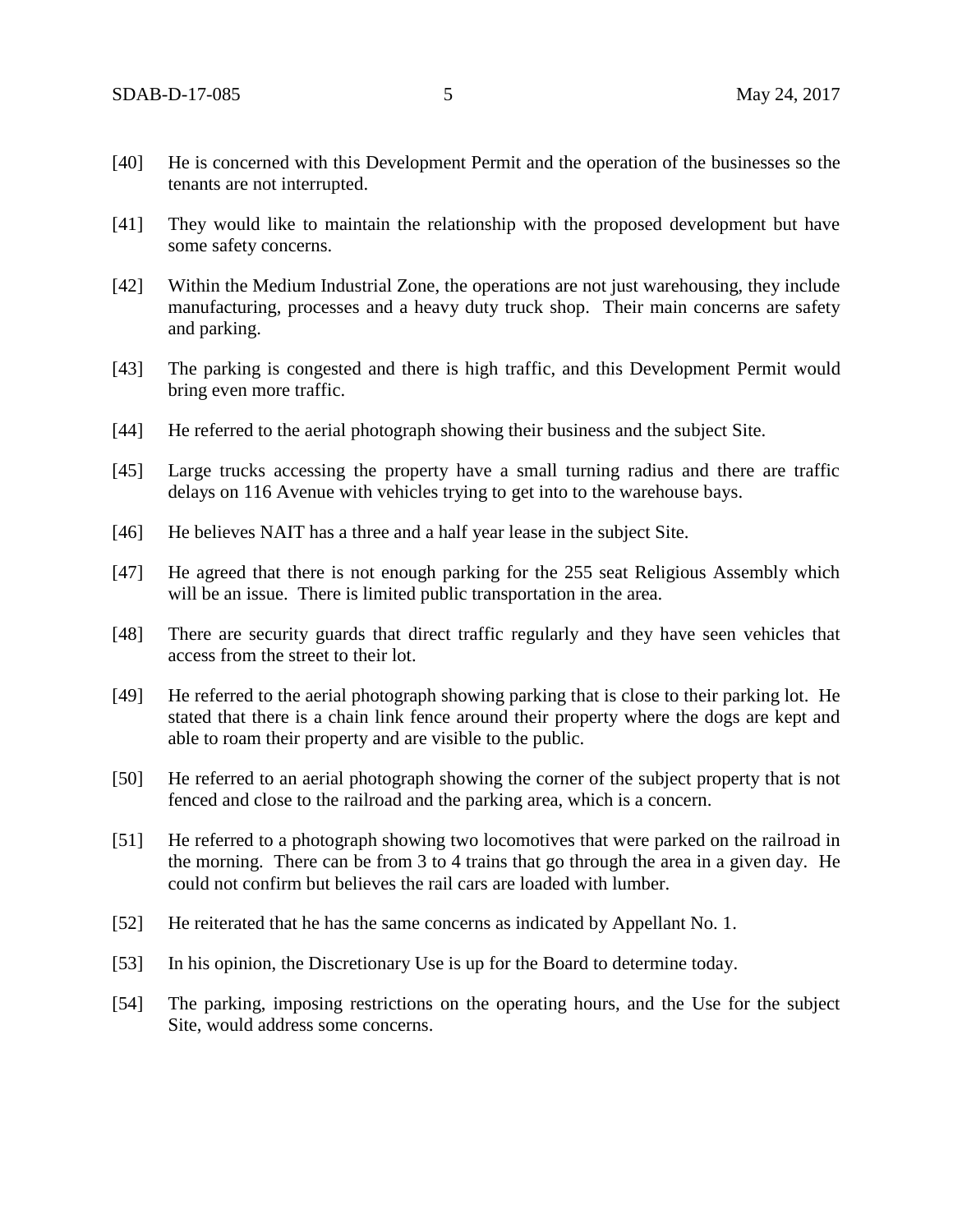- [55] His business operates Monday to Friday, 7:00 a.m. to 6:00 p.m. When they are busy, there is an extra half shift until 10:00 p.m. They are open on Saturdays from 8:00 a.m. to 12:00 noon. When business demands they will operate 24 hours a day, 7 days a week, but for now they operate Monday to Friday and on Saturdays.
- [56] Submissions provided show a photograph at 3:00 p.m. on a Saturday where the parking area and street are vacant, and he accepted that submission.
- [57] They would not have an issue if the Religious Assembly operated Wednesday evenings and Sundays; however, with anything with potential marketable space there is a concern with the hours being extended.
- [58] If parking was maintained and general safety not a concern they would not have a concern with extra functions running at the Religious Assembly. However, he would not want the parishioners extending into their parking lots and blocking trucks.
- [59] The typical clientele using the proposed development are families that may visit on the site for some time after leaving the Religious Assembly. There could be a potential of safety issues with regard to the dogs and the trains.
- [60] In response to questions by the Board, the business is located across the parking lot from the subject Site and is a welding and fabrication business. When employees are welding the bay doors are open, there is proper ventilation, and employees wear safety gear for their protection.
- [61] With regard to the trucks turning radius. The stated that there are regular truck deliveries to the site that enter from116 Avenue along the parking lot. When trucks back out of the parking lot, they block part of the road for a short period of time. Additional traffic in the area will be a concern for large trucks entering and exiting the site.
- [62] There is signage on their property warning the public there are guard dogs protecting their property.
	- *iii) Position of the Development Officer, Mr. Welch*
- [63] The Development Officer assisted in the process to update the parking regulations applying to Religious Assemblies. For some Religious Assembly uses, parking is not enough, so they distinguished between Minor Religious Assembles and Major Religious Assemblies. Larger Religious Assemblies require a more individualized set of parking requirements and strategies. The proposed development is a Minor Religious Assembly, thus parking will be sufficient.
- [64] With regards to NAIT classes, this use has been classified as a General Industrial Use. Considering the Religious Assembly Use and General Industrial Use together, the parking requirements have been met.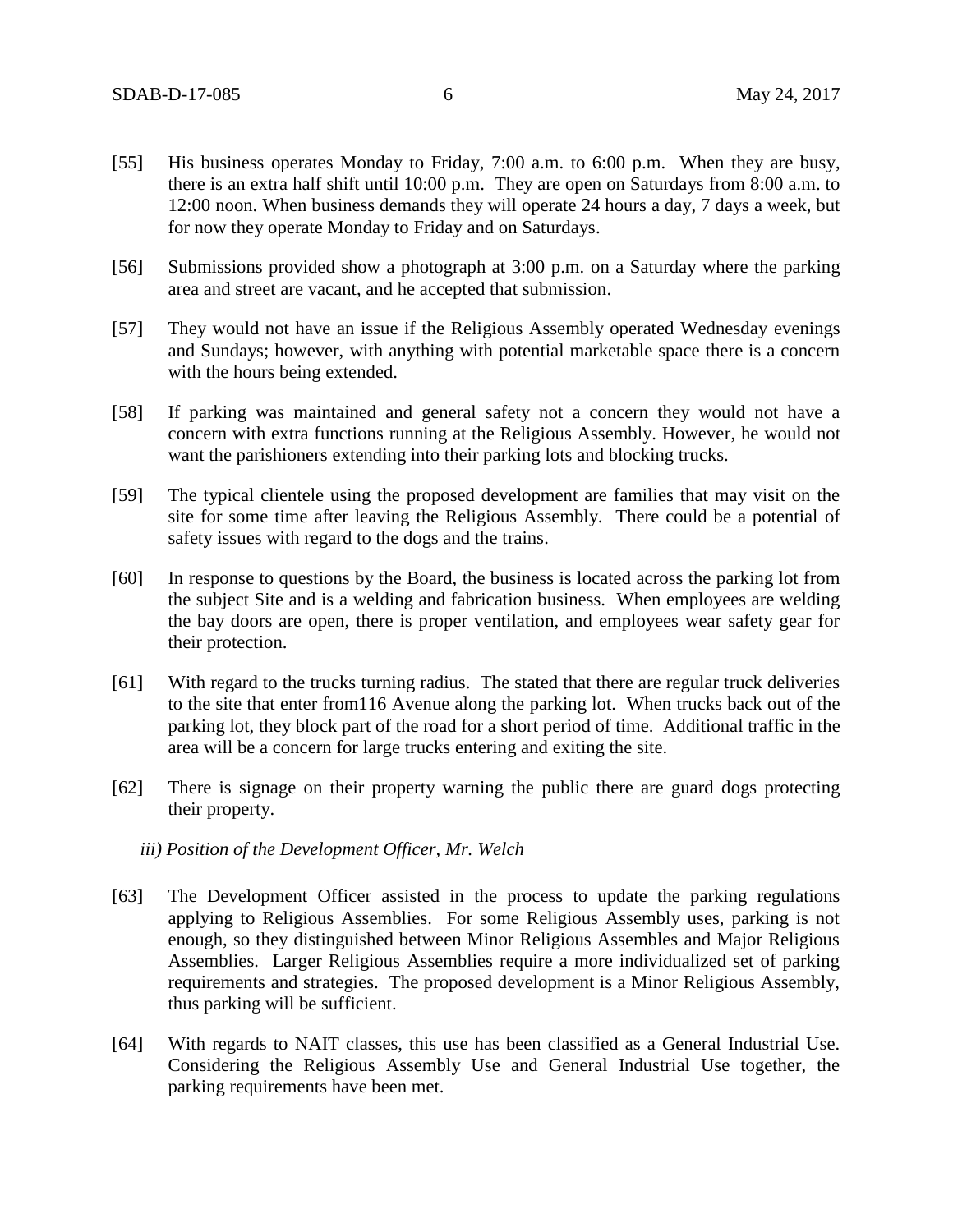- [65] In only the rarest of circumstance, will the City impose conditions regulating hours or days in use. They regulate the use not the user. Different types of General Industrial Uses can have varying hours, so they want flexibility.
- [66] They are providing 60 parking spaces for both uses and this is sufficient. Since this is a multi-use site, parking is shared. The Religious Assembly use requires 25.2 parking spaces based on their floor area and the General Industrial Use requires 7.8 parking spaces.
- [67] The Development Officer is not aware of any parking restrictions on the street.
- [68] The Development Officer took the industrial nature of the area into account, including neighbouring business. It is not uncommon for an IB Industrial Business Zone to be surrounded by IM Medium Industrial Zone or for Religious Assemblies to be located in Industrial Zones.
- [69] The Development Officer agrees that full fencing around the rail tracks is appropriate.
- [70] The Development Officer accessed the rezoning documents. He does not believe any nuisance problems will be an issue. A risk assessment was conducted by an APEGA professional and he accepted their professional opinion.
	- *iv) Position of the Respondent, Dr. Wahab, who was accompanied by Reverend Yirenkyi*
- [71] The Church has been operating on another site the last 12 years in Edmonton.
- [72] They have 60 parking stalls available.
- [73] They are designed for 255 seats, but in fact only have 205 seats.
- [74] On a good day, they regularly have 150 people attend services. For events such as Christmas, Easter, baby dedications, they have between 200 and 220 people attend services.
- [75] They do use a Transportation Ministry, which drives people to church using trucks, SUVs, carpools. They hope to purchase a bus soon. They also control where people can park.
- [76] They are intending to complete the fence near the rail tracks and are advised to consult with CN prior to doing so.
- [77] They have met all City requirements, including a Phase 2 assessment, which deals with hazards, emissions, smells and have also obtained a hydrogen sulphide smell report.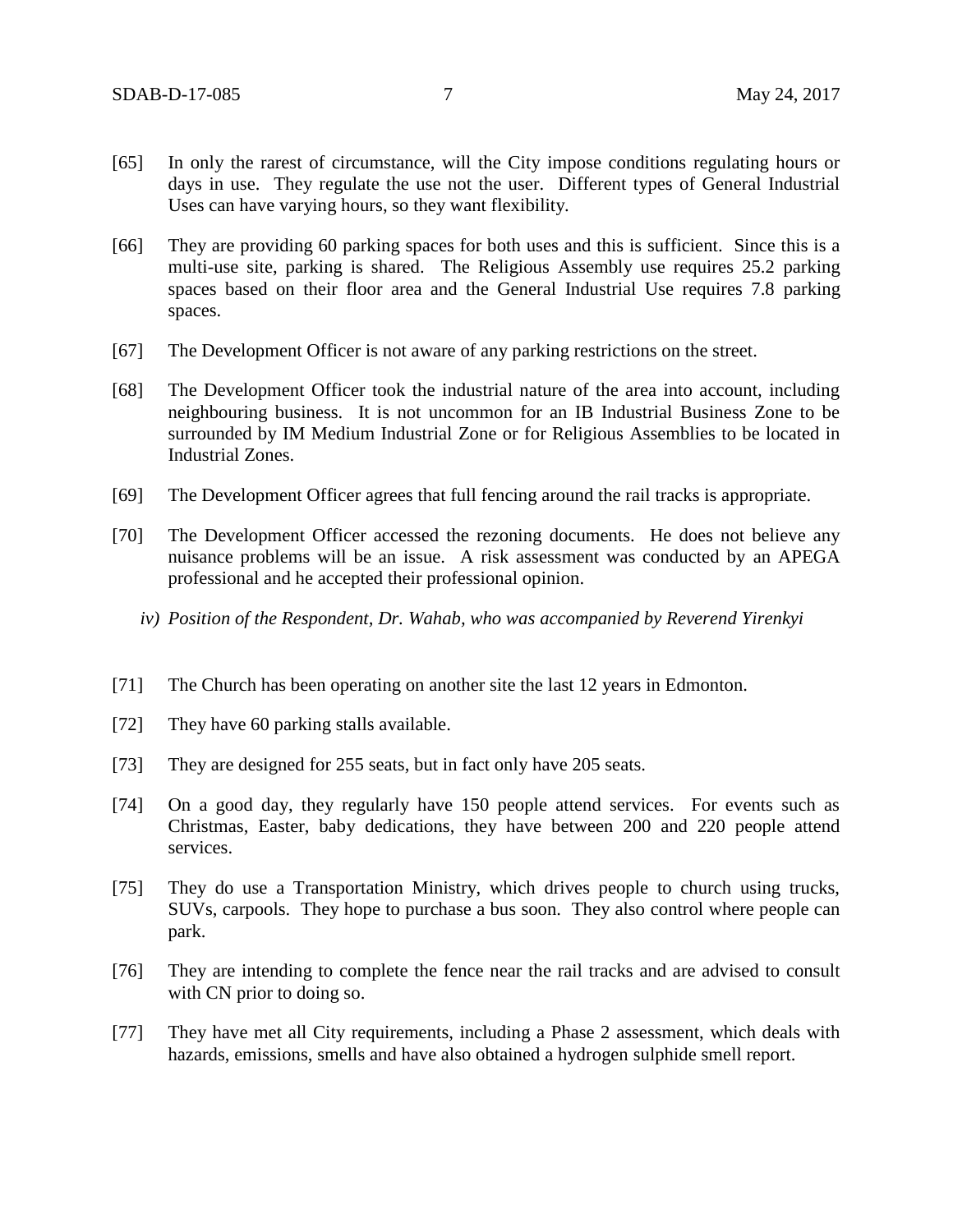- [78] NAIT has been operating for 10 years with no issues. They have a lease until 2019. They are allowed to stay for 1 additional year if they do not renew. The Church and NAIT do not operate at same time.
- [79] One night a week, they hold Bible study for about 25 people 30 people from 6:30 p.m. to 8 p.m. On Sunday, they have a service from 10 a.m. to– 12:30 p.m. and then from 6:30 p.m. to 8:30 p.m. On Saturday, their youth group meets from 3:30 p.m. to 5 p.m.
- [80] They do not believe they will blocking roads or traffic. They submitted pictures taken on a Saturday as evidence of no activity.
- [81] They consider themselves a Community Church. In the spirit of being good neighbours, they asked their leaders to contact operating business to introduce themselves and schedule a meeting. They want to be part of the community. They understand that given the industrial nature of the area, parishioners need to be aware of surroundings.
- [82] Their Children ministry and Safety Ministry have strict check in and check out procedures for their children. They have safety procedures and mock safety drills as part of their insurance requirements.
- [83] The nuisance issues are not life threatening. They previously submitted an expert report that notes minimal nuisance because of wind direction. If it becomes a problem, they will hire an environmental scientist to mitigate issues.
- [84] They would not object to the condition of extending the fence. They have not looked at a permit for the fence but waiting for the appeal to be completed.
- [85] The Pastor has an office which will be used during the week with an office support person. The classrooms are used for Sunday School or for a Church Board meeting.
	- *v) Rebuttal of Appellant No. 1, Mr. Chmelyk*
- [86] Mr. Chmelyk appreciates that the Development Officer was on the panel that revised regulations for parking. However, for a congregation of 255 seats, the parking requirement is 25 stalls, which is approximately 10 people per car. This means the use of several passenger vans. This is not realistic using common sense. There is no transit especially on Sundays. It does not matter if this is a Major Religious Assembly or a Minor Religious Assembly. He hopes the Board can condition the permit to help manage the situation.
- [87] He does not believe the proposed use is compatible in the industrial area.
- [88] Even if the City does not condition hours of operation, the Board can certainly do so. In the future, the Religious Assembly can be used more fully. This is not unexpected and something should be done to manage expectations.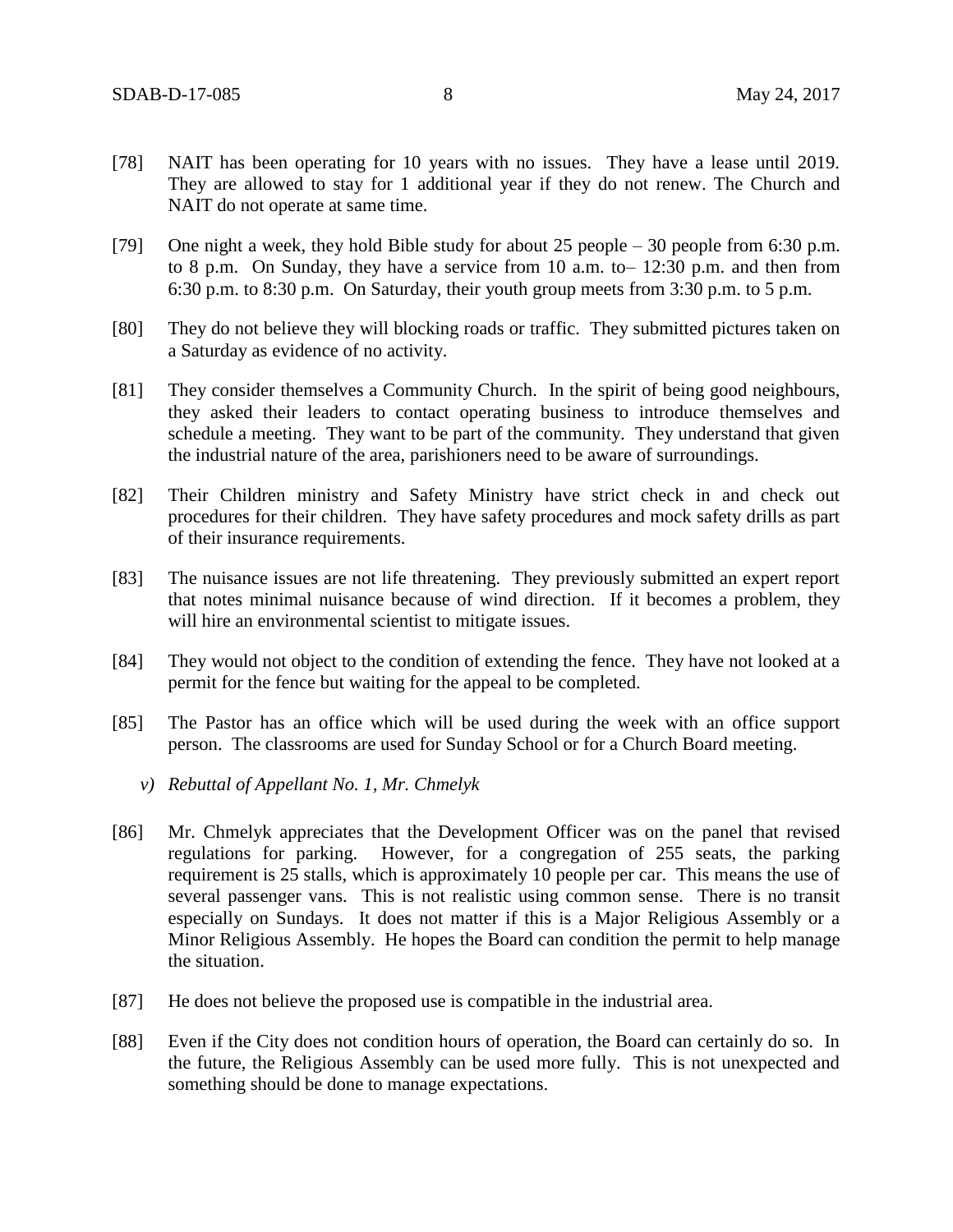- [89] He acknowledges the use of a Transportation Ministry. But they would need vans or a bus, but this would cut into the parking.
- [90] The fence should have been addressed initially.
- [91] He did provide sample of product (not marked as an Exhibit). Even with a pin sized hole, there is a notable smell for some time. Although not life-threatening, the report indicated some risk. The asphalt has tar smell like industrial flat roof being re-done.
- [92] He reiterated the parking bylaw minimums are not enough
- [93] He does not believe there is a school close to site. He is assuming some additional uses associated with a Religious Assembly will start appearing. Currently the regular church services are compatible, but a full array of religious assembly may pose a problem.
	- *vi) Rebuttal of Appellant No. 2, Mr. McGrandle*
- [94] Mr. McGrandle has experienced the odor as well.
- [95] He provided a photograph of his guard dogs (marked "Exhibit B"). They are visible from the perimeter. They are released from 6 p.m. to 6:30 a.m. On Saturday, they are released at 12:00 p.m. and all day Sunday. He wants to be proactive and prevent any issues. He does not want to deal with Bylaw Enforcement issues regarding barking dogs.
- [96] He appreciates the Church is willing to address any nuisance smells.
- [97] He concedes they will be able to co-exist and would appreciate being notified of any significant operational changes.
- [98] There is parking available on street and on Sunday it is quiet. He is concerned about potentially changes in uses, such as an addition for a gymnasium.
- [99] It was clarified that the Youth Ministry of approximately 25 children meet on Saturday between 3:30 p.m. and 5 p.m.

#### **Decision**

[100] The appeal is DENIED and the decision of the Development Authority is CONFIRMED. The development is GRANTED as approved by the Development Authority.

### **Reasons for Decision**

[101] The proposed development is a Discretionary Use in the IB Industrial Business Zone.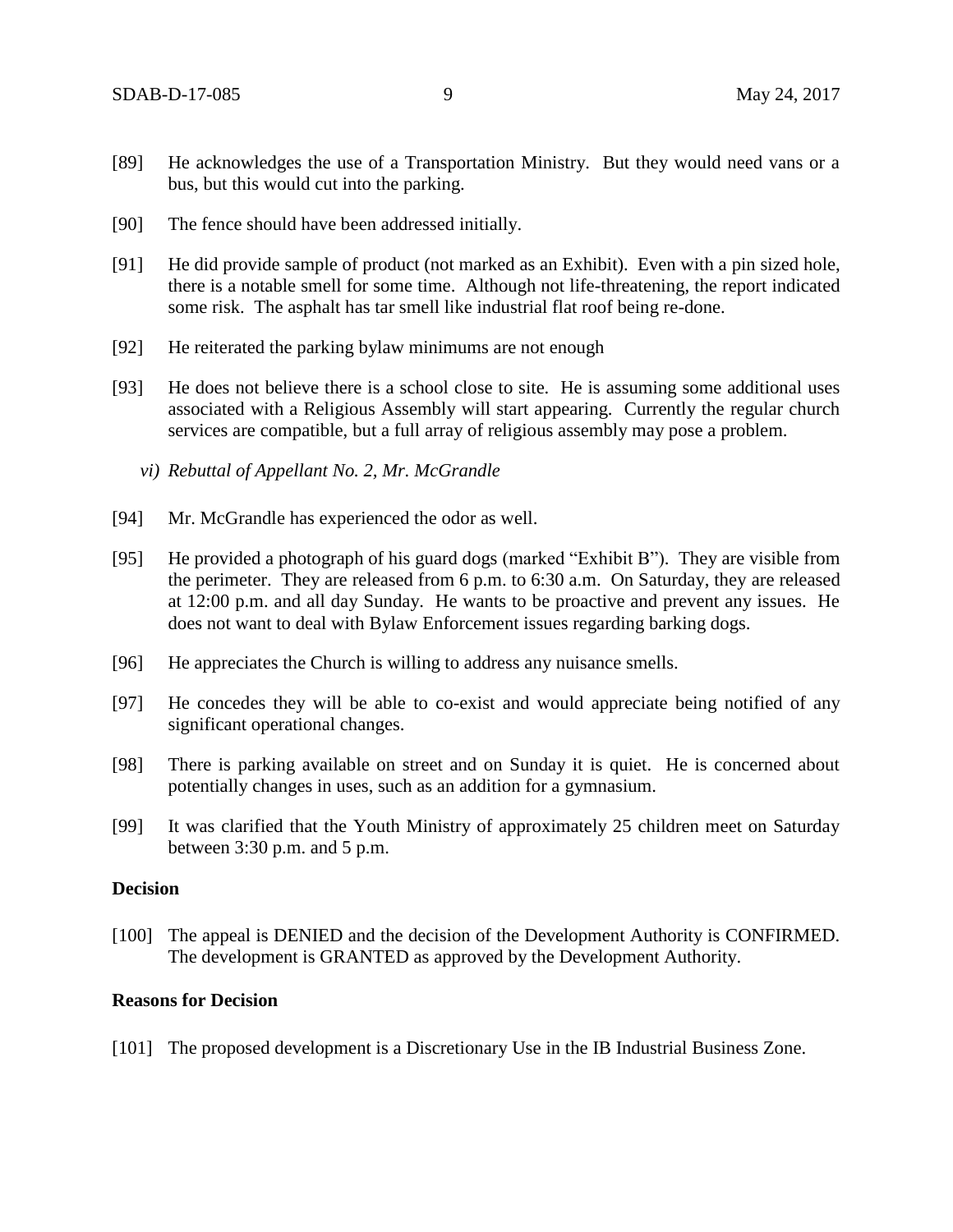- [102] The proposed development complies with the General Purpose of the IB Industrial Business Zone which is to provide for industrial businesses that carry out their operations such that no nuisance is created or apparent outside an enclosed building and such that the Zone is compatible with any adjacent non-industrial Zone, and to accommodate limited, compatible non-industrial businesses. This Zone should normally be located on the periphery of industrial areas and adjacent to arterial or major collector roadways.
- [103] City Council rezoned the property recently to allow for a proposed development such as this.
- [104] The proposed development will border a General Industrial Use with businesses that have existed for several years that may emit noxious fumes but are within the prevue of the allowances for those Zones.
- [105] Counsel for Amity Pro Ltd. acknowledged that their client is not currently producing anything on their property and is being used for storage of their equipment and materials. They may continue to produce materials if the economy rebounds.
- [106] Based on the evidence submitted, the release of  $H_2S$  is at most a nuisance and both the Appellants concurred with this in their submissions. The Respondent is aware of the types of businesses that operate next to their proposed church facility and the external physical conditions of those businesses.
- [107] An engineer risk assessment was submitted with the Respondent's material. The risk assessment did not address any safety issues with the release of chemicals.
- [108] The Appellants have the duty of care to their neighbours, or any member of the public who would reasonably expect to be present at these properties. As such, this appeal does not preclude the use of a Religious Assembly at the site due to safety concerns. The use of the proposed development is reasonably compatible with the area and the surrounding businesses. The Board notes that there does not appear to be significant overlap between when each party is most likely to be using their respective lands. Indeed, counsel for the Appellants accepted the current hours of operation and days in use submitted by the Respondent and indicated this will likely not impact their business to an unreasonable degree.
- [109] One concern of both Appellants is the close proximity of the railroad. The Board accepts the evidence submitted by the Respondent that they will install a fence on the rear of the property within a reasonable time frame following the issuance of this decision.
- [110] The Board notes that a parking variance is not required and the minimum parking threshold exceeds the minimum by some 25 parking stalls.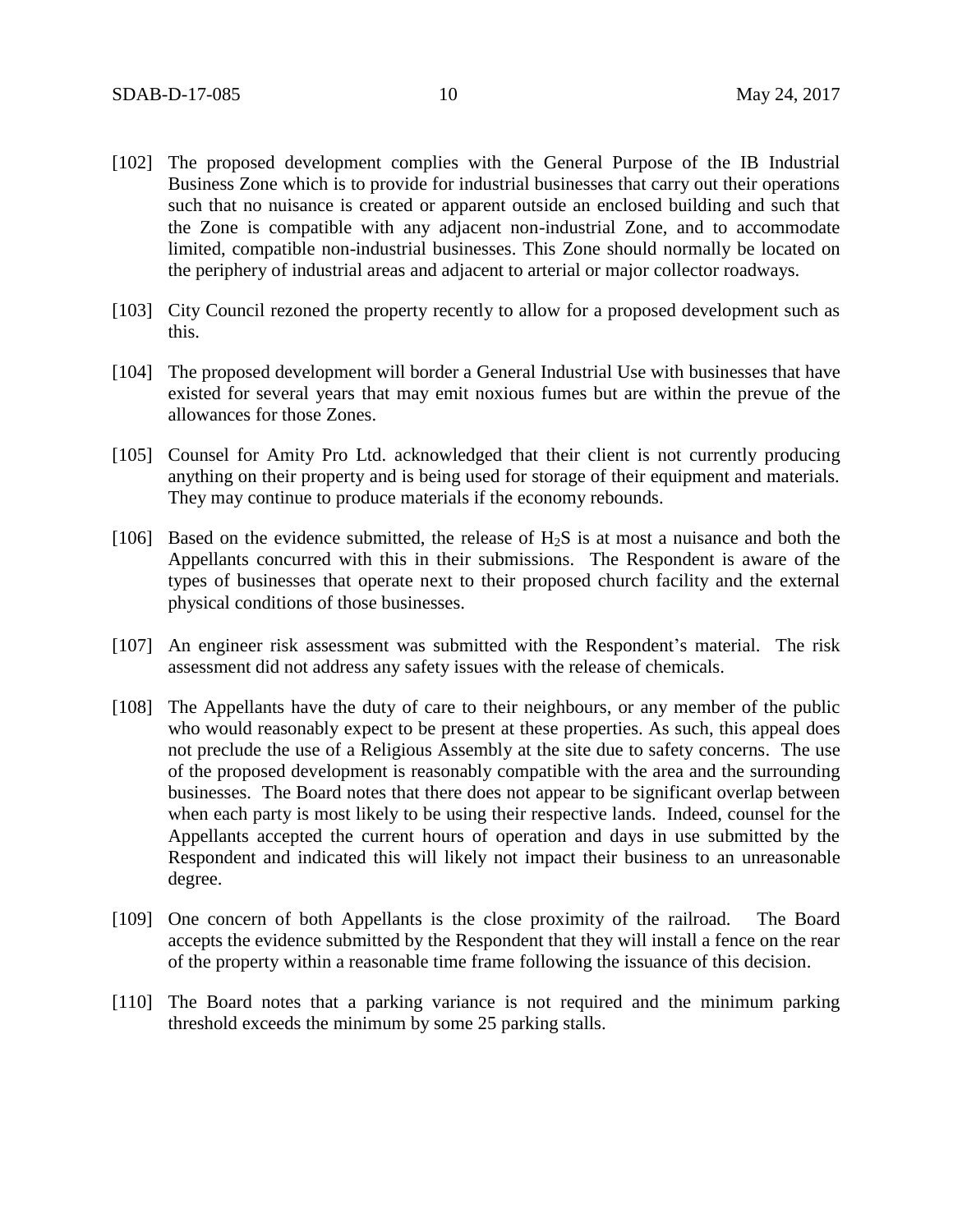- [111] The Respondent indicated that they have a Safety Ministry that will coordinate the loading and unloading of patrons and children. They also have a Children's Ministry with detailed procedures and a log to track the movement of children and keep them supervised so they are safe from the parking lot.
- [112] The Board accepts the submission of the Development Officer that it is not uncommon for IB Industrial Business Zones to border an IM Medium Industrial Zone and for such properties to be located in close proximity to each other.
- [113] Finally, the Board also accepts the submission of the Development Officer that it is unreasonable to condition the Religious Assembly Use with restrictions on hours of operation and days in use. The Board cannot regulate future unknown uses of the subject property.

Wington Vittel

Mr. W. Tuttle, Presiding Officer Subdivision and Development Appeal Board